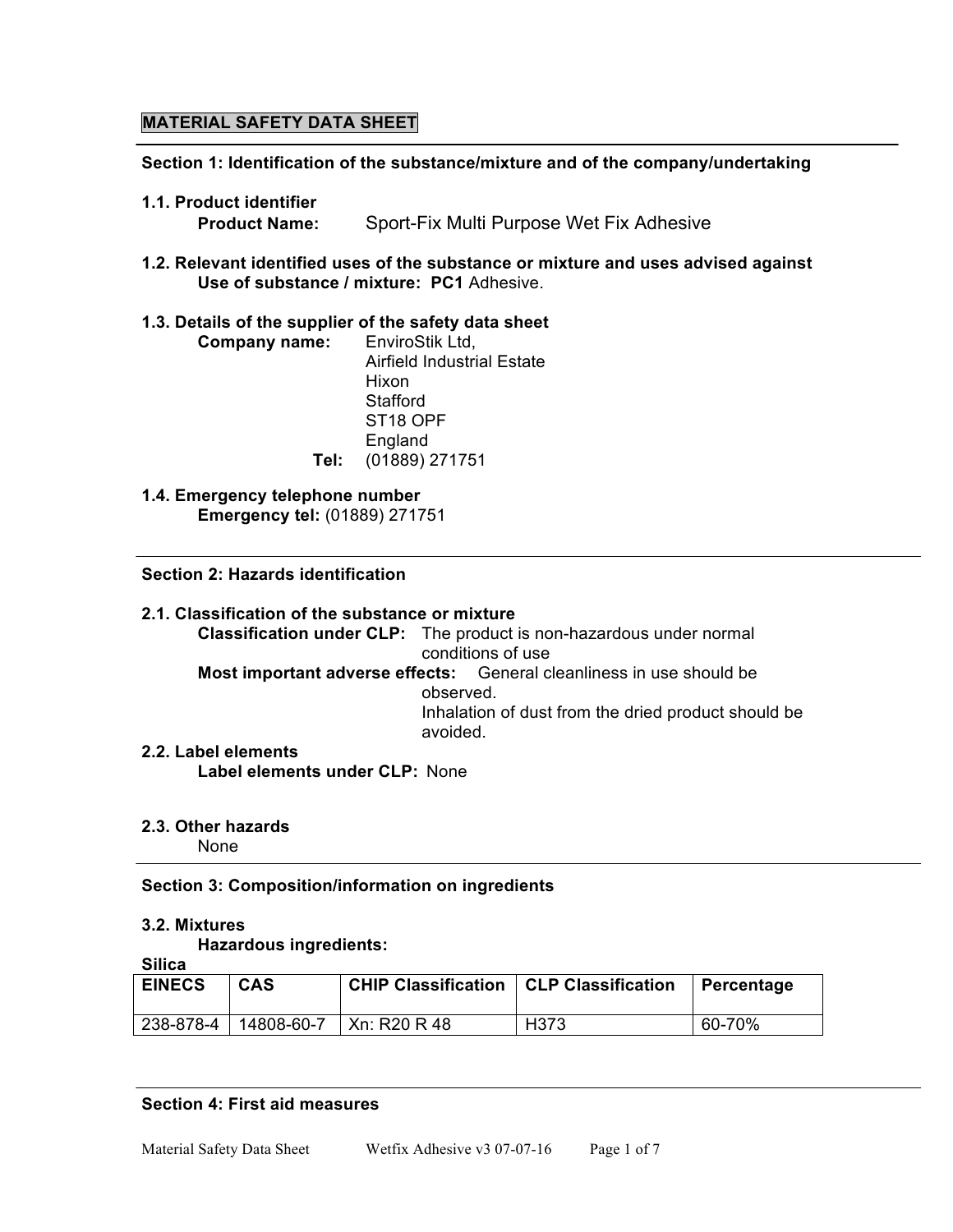## **4.1. Description of first aid measures**

| <b>Skin Contact:</b> Remove all surplus material with a cloth and wash area with |                                                                       |  |
|----------------------------------------------------------------------------------|-----------------------------------------------------------------------|--|
|                                                                                  | plenty of soap and water. If irritation persists seek medical advice. |  |
|                                                                                  | Eye Contact: Bathe the eye with running water for 15 minutes.         |  |
|                                                                                  | Transfer to hospital for specialist examination.                      |  |
| Ingestion:                                                                       | Do not induce vomiting. Wash out mouth with water. If patient         |  |
|                                                                                  | starts to vomit turn into recovery position.                          |  |
| Inhalation:                                                                      | Remove casualty from exposure ensuring one's own safety whilst        |  |
|                                                                                  | doing so. If recovery is not rapid, seek medical advice.              |  |

## **4.2. Most important symptoms and effects, both acute and delayed**

**Skin Contact:**There may be irritation and redness at the site of contact. **Eye Contact:** There may be irritation and redness. **Ingestion:** There may be soreness and redness of the mouth and throat. **Inhalation:** May cause respiratory irritation.

**Delayed / immediate effects:** No data available.

## **4.3. Indication of any immediate medical attention and special treatment needed**

**Immediate / special treatment:** Show this safety data sheet to the doctor in attendance.

## **Section 5: Fire-fighting measures**

## **5.1. Extinguishing media**

**Extinguishing Media:** Carbon dioxide. Dry chemical powder. Alcohol or polymer foam.

## **5.2. Special hazards arising from the substance or mixture**

**Exposure Hazards:** In combustion emits toxic fumes of carbon dioxide/carbon monoxide.

## **5.3. Advice for fire-fighters**

**Advice for fire-fighters:** Wear self-contained breathing apparatus. Wear protective clothing to prevent contact with skin and eyes.

## **Section 6: Accidental release measures**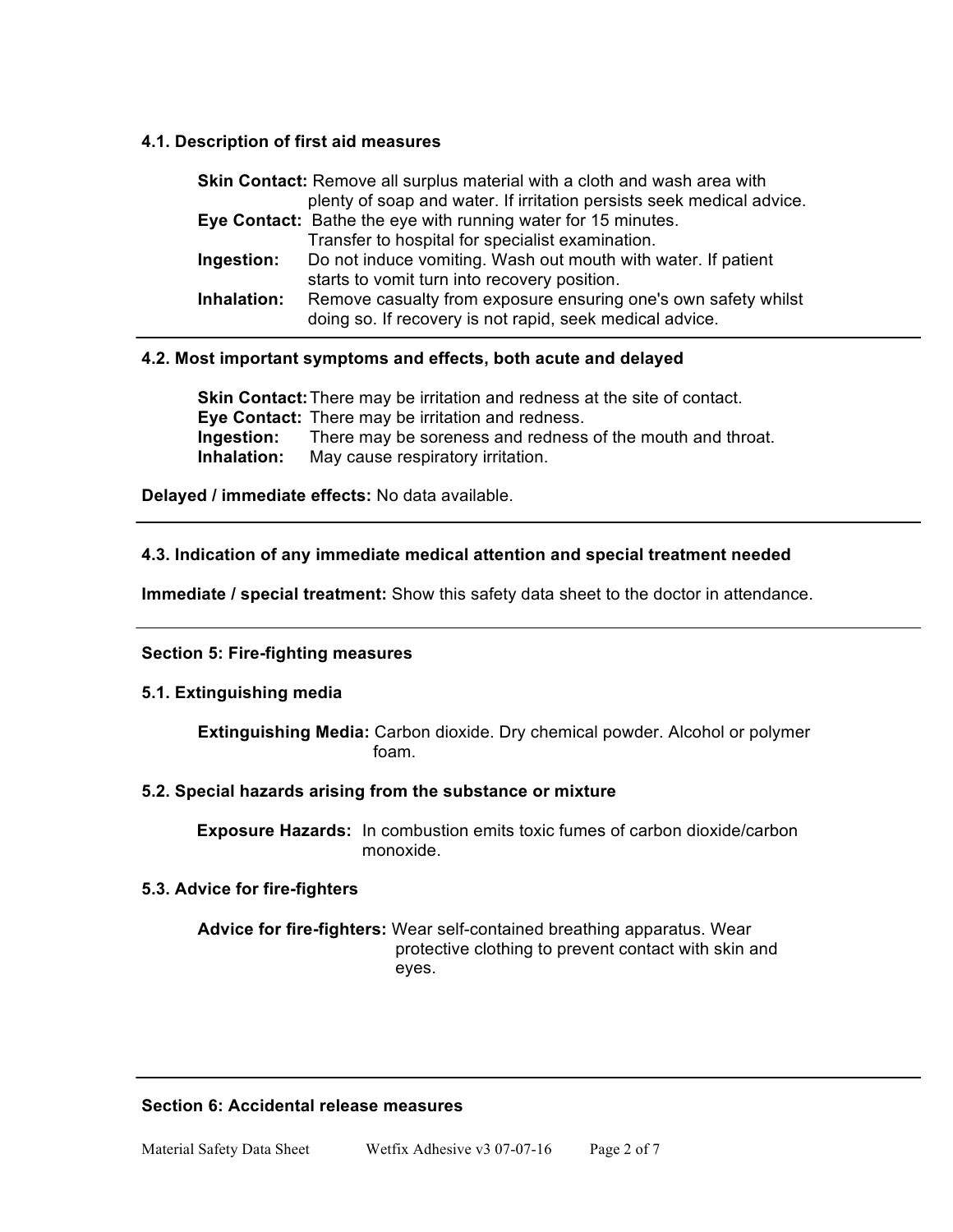## **6.1. Personal precautions, protective equipment and emergency procedures**

**Personal Precautions:** Refer to section 8 of SDS for personal protection details.

#### **6.2. Environmental precautions**

**Environmental Precautions:** Contain the spillage using bunding. Do not discharge into drains or rivers.

### **6.3. Methods and material for containment and cleaning up**

| <b>Clean up Procedures:</b> | Absorb into dry earth or sand. Transfer to a         |
|-----------------------------|------------------------------------------------------|
|                             | closable, labelled salvage container for disposal by |
|                             | an appropriate method.                               |

## **6.4. Reference to other sections**

**Reference to other sections:** Refer to section 8 of SDS.

## **Section 7: Handling and storage**

 $\overline{a}$ 

- **7.1. Precautions for safe handling Handling Requirements:** Ensure there is sufficient ventilation of the area.
- **7.2. Conditions for safe storage, including any incompatibilities Storage Conditions:** Store in cool, well ventilated area. **Suitable Packaging:** Must only be kept in original packaging.
- **7.3. Specific end use(s) Specific end use(s):** No special requirement.

### **Section 8: Exposure controls/personal protection**

#### **8.1. Control parameters**

**Workplace exposure limits: Respirable dust** Silica  $0.3 \text{ mg/m}^3$  8 Hour TWA

#### **8.2. Exposure controls**

| <b>Engineering Measures:</b><br><b>Respiratory Protection:</b>               | Ensure there is sufficient ventilation of the area.<br>Self-contained breathing apparatus must be<br>available in case of emergency. |
|------------------------------------------------------------------------------|--------------------------------------------------------------------------------------------------------------------------------------|
| <b>Hand Protection:</b><br><b>Eye Protection:</b><br><b>Skin Protection:</b> | Impermeable gloves with cotton liners.<br>Safety goggles.<br>Protective clothing with elasticated cuffs and closed<br>neck.          |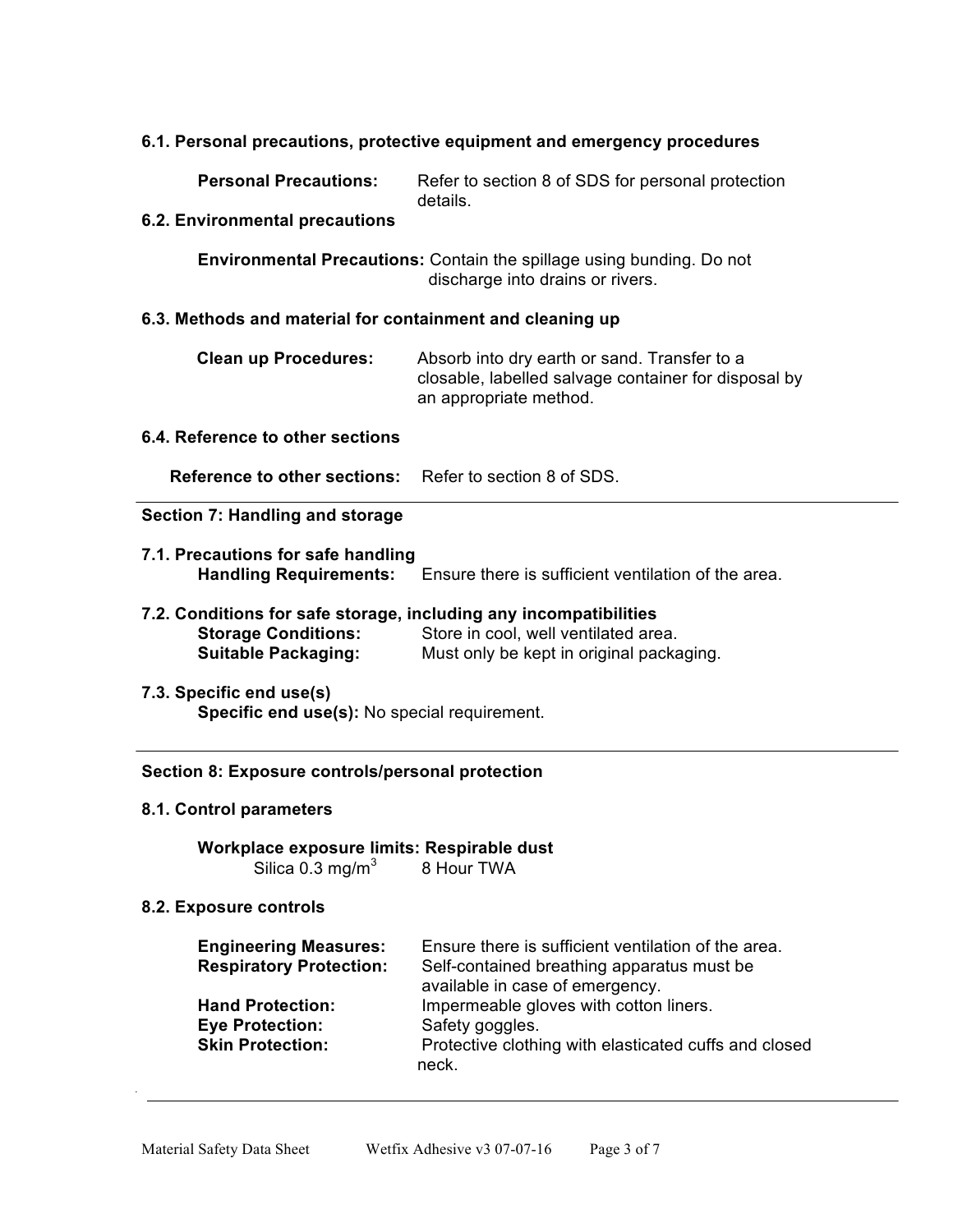## **Section 9: Physical and chemical properties**

**9.1. Information on basic physical and chemical properties**

| State:                        | Paste                 |
|-------------------------------|-----------------------|
| Colour:                       | Green                 |
| Odour:                        | Perceptible odour     |
| <b>Solubility in Water:</b>   | Insoluble             |
| Also Soluble in:              | Most organic solvents |
| <b>Viscosity:</b>             | <b>High viscous</b>   |
| <b>Boiling Point/Range C:</b> | >110                  |
| <b>Melting Point/Range C:</b> | $-10$                 |
| <b>Flash Point C:</b>         | 100                   |
| <b>Relative Density:</b>      | 14                    |
| pH:                           | N/A                   |

## **9.2. Other information**

**Other information:** Not applicable.

## **Section 10: Stability and reactivity**

**10.1. Reactivity**

.

**Reactivity:** Stable under recommended transport or storage conditions

- **10.2. Chemical stability Chemical stability:** Stable under normal conditions. Stable at room temperature.
- **10.3. Possibility of hazardous reactions Hazardous reactions:** Hazardous reactions will not occur under normal transport or storage conditions.
- **10.4. Conditions to avoid Conditions to avoid:** Heat. Hot surfaces. Sources of ignition. Flames.
- **10.5. Incompatible materials Materials to avoid:** Strong oxidising agents. Strong acids.
- **10.6. Hazardous decomposition products Haz. decomp. products:** In combustion emits toxic fumes.

## **Section 11: Toxicological information**

| 11.1 Symptoms / routes of exposure |                                                      |  |
|------------------------------------|------------------------------------------------------|--|
| <b>Routes of Exposure:</b>         | Refer to section 4 of SDS for routes of exposure and |  |
|                                    | corresponding symptoms.                              |  |

## **Section 12: Ecological information**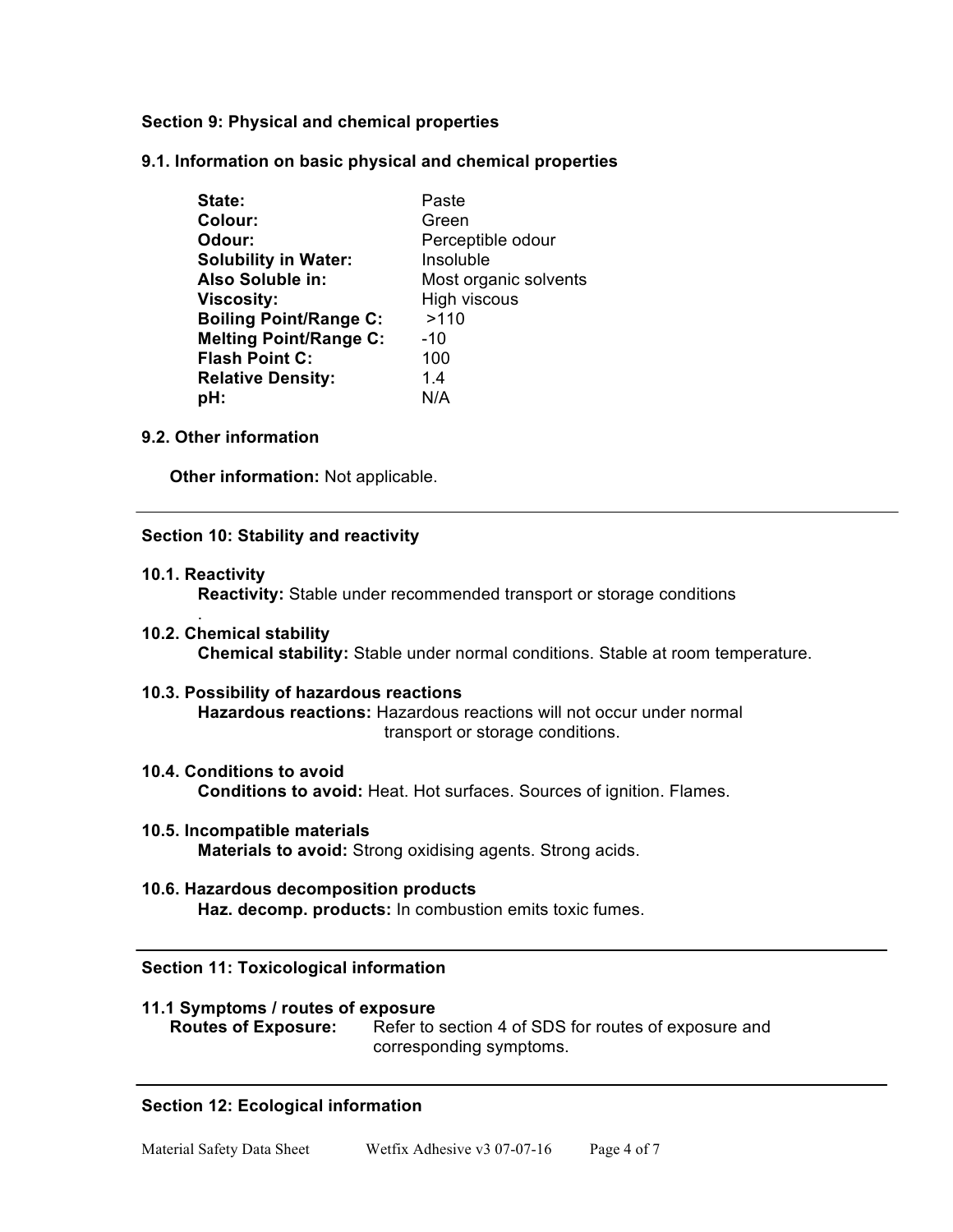## **12.1. Toxicity**

**Ecotoxicity values:** Not applicable.

**12.2. Persistence and degradability Persistence and degradability:** Biodegradable in part only.

### **12.3. Bioaccumulative potential Bioaccumulative potential:** No data available.

## **12.4. Mobility in soil**

**Mobility:** Absorbed only slowly into soil. Heavier than water. Vapour is heavier than air.

- **12.5. Results of PBT and vPvB assessment PBT identification:** This substance is not identified as a PBT substance.
- **12.6. Other adverse effects Other adverse effects:** Not applicable.

## **Section 13: Disposal considerations**

#### **13.1. Waste treatment methods**

**Disposal operations:** This material is not such as to be classified as "special waste"as the term is defined by the control of pollution (special waste) Regulations 1980 and may be disposed of by landfill tipping.

**NB:** The user's attention is drawn to the possible existence of regional or national regulations regarding disposal.

## **Section 14: Transport information**

- **14.1. UN number UN number:** Not classified
- **14.2. UN proper shipping name Shipping name:** Not classified
- **14.3. Transport hazard class(es) Transport class:** Not classified
- **14.4. Packing group Packing group:** Not classified
- **14.5. Environmental hazards Environmentally hazardous:** No **Marine pollutant:** No
- **14.6. Special precautions for user: Special precautions for user:** Not classified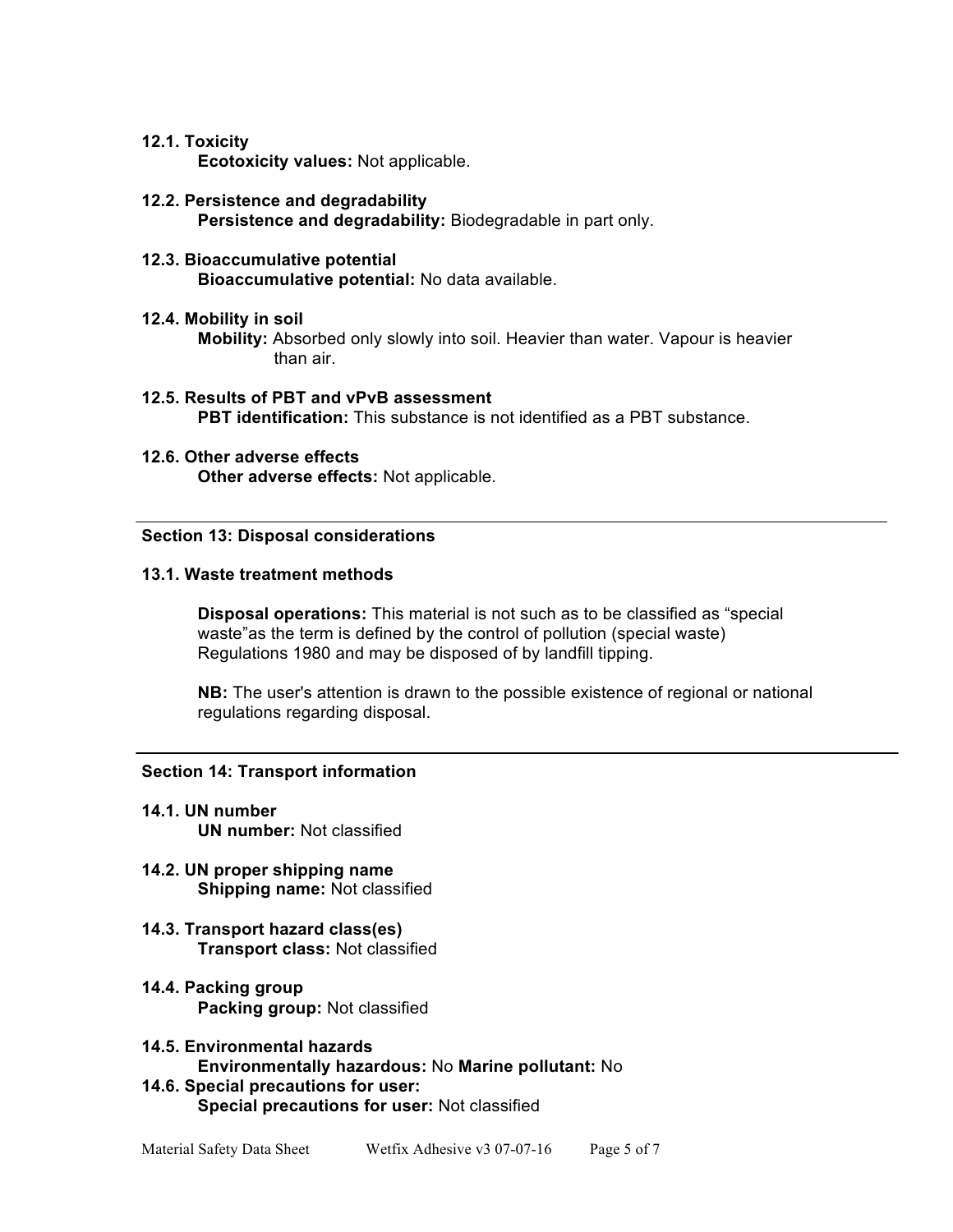#### **Section 15: Regulatory information**

## **15.1. Safety, health and environmental regulations/legislation specific for the substance or mixture**

**Hazard symbols:** No significant hazard

**Specific regulations:** This product is classified as a mixture. CLP classification for information only.

#### **15.2. Chemical Safety Assessment**

**Chemical safety assessment:** A chemical safety assessment has not been carried out for the substance or the mixture by the supplier.

**Note:** The regulatory information given above only indicates the principal regulations specifically applicable to the product described in the safety data sheet. The user's attention is drawn to the possible existence of additional provisions which complete these regulations. Refer to all applicable national, international and local regulations or provisions.

## **Section 16: Other information**

#### **Other information**

.

**Other information:** This safety data sheet is prepared in accordance with Commission Regulation (EU) No 453/2010.

> This product contains crystalline silica (quartz sand). *STOT RE 2, H373 for inhalation* crystalline silica is classified as a Group 1 human carcinogen. Evidence is based on the chronic and long-term exposure workers have had to respirable sized crystalline silica dust particles. This product does not pose a dust hazard because it is in liquid or paste form; therefore, this classification is not relevant. (Note: sanding of the hardened product may create a silica dust hazard).

### **Phrases used in s.2 and 3:**

R20: Harmful by inhalation. R48: Danger of serious damage to health by prolonged exposure. H373 May cause damage to organs through prolonged or repeated exposure if inhaled.

#### **Legal Disclaimer:**